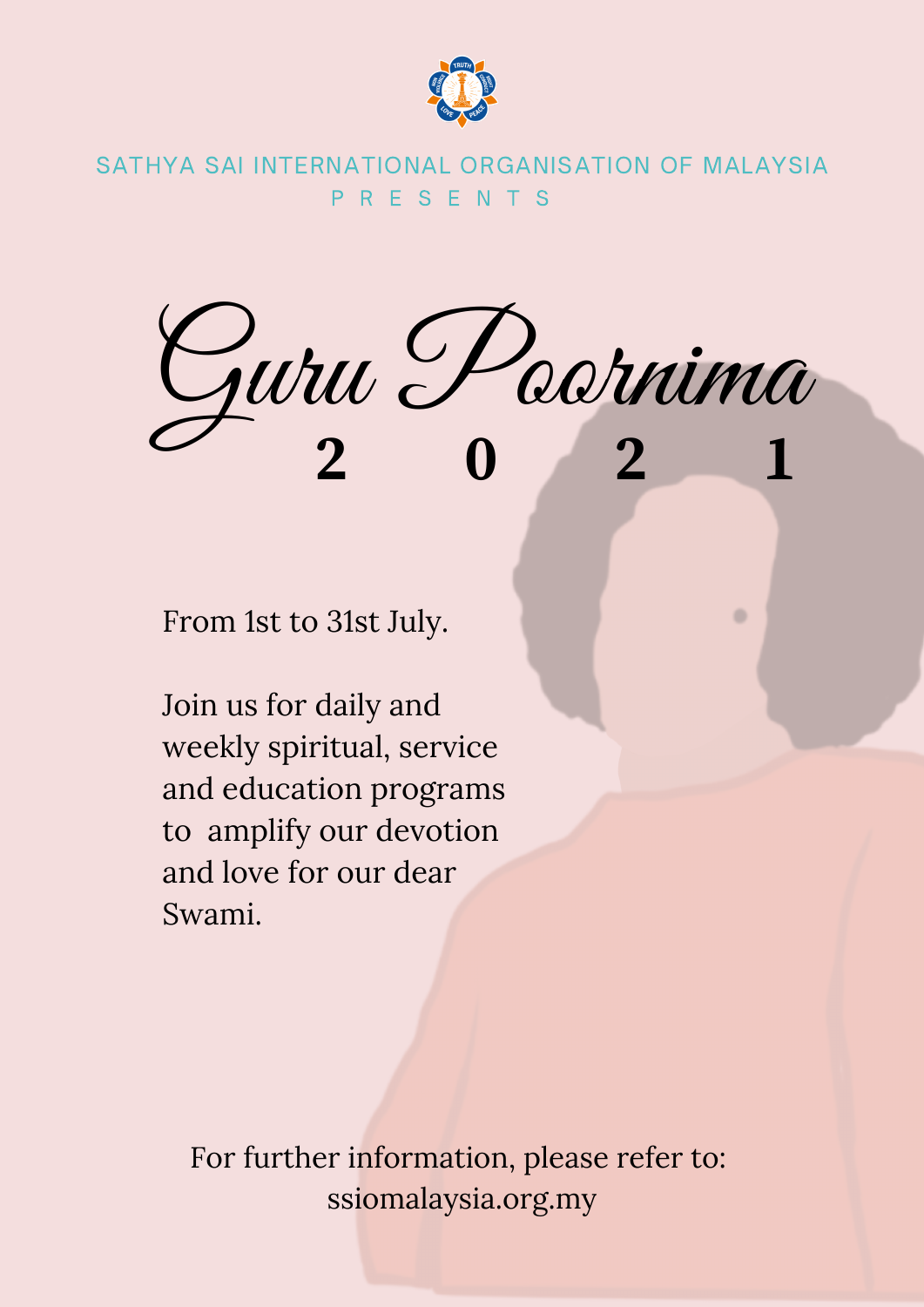

|                                                                               | Spiritual                                                                                                                                                       | Service                                                                   | Education                                                                         |
|-------------------------------------------------------------------------------|-----------------------------------------------------------------------------------------------------------------------------------------------------------------|---------------------------------------------------------------------------|-----------------------------------------------------------------------------------|
| Daily                                                                         | Daily Spiritual<br>Practice                                                                                                                                     | 1. Dry Provisions Seva<br>2. Feeding Seva<br>3. Desktop/Laptop<br>Project | 1. SSE/SSEHV<br>Likitha Japam<br>$-21$ days<br>Sadhana                            |
| Weekly                                                                        | 1. Online<br>Satsangh<br>& Experience<br>Sharing<br>2. Online Study<br>Circle<br>(per SSSIO)<br>3. Online 'Eka<br>Rudra<br>Parayanam'                           | 4. Clothes & Books                                                        | 1. Walking in<br><b>His Footsteps</b><br>- Programs<br>assigned for<br>each group |
| $24 - 04 - 2021$<br>0530 - 0830<br>Evening<br>$25 - 07 - 2021$<br>0530 - 0830 | 1.SSE students offer 1008<br>chants; followed by<br>Online Sadhana Group<br>2. Global online program<br>(per SSSIO)<br>1. Online Koti Archana<br>(Lead: Mahila) |                                                                           |                                                                                   |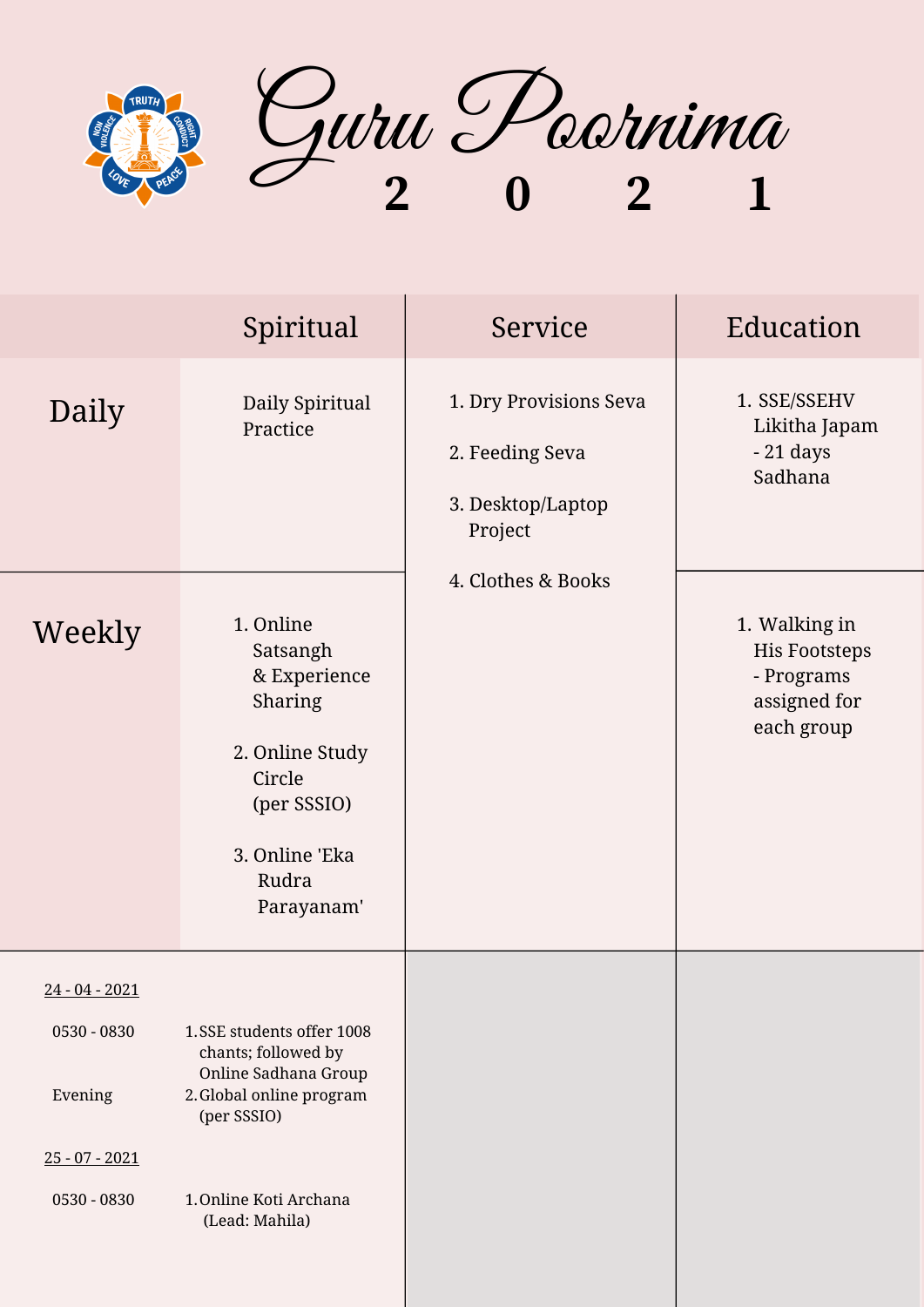

darnima  $2$  **1**  $\frac{1}{2}$ 

# S P I R I T U A L P R O G R A M

### Daily Spiritual **Practice**

- Sai Gayatri Mantra 27 times
- Gayatri Mantra 27 times

### Weekly Spiritual **Practice**

- Satsangh / Experience Sharing
- Study Circle (based on SSSIO Study Guide)
- Eka Rudra Parayanam (Every Sunday, 6pm-7pm)

### Guru Poornima Day (24/7/2021)

- Online Sadhana Camp
- Global Online Program (per SSSIO)

### Day-after Guru Poornima (25/7/2021)

Online Koti Archana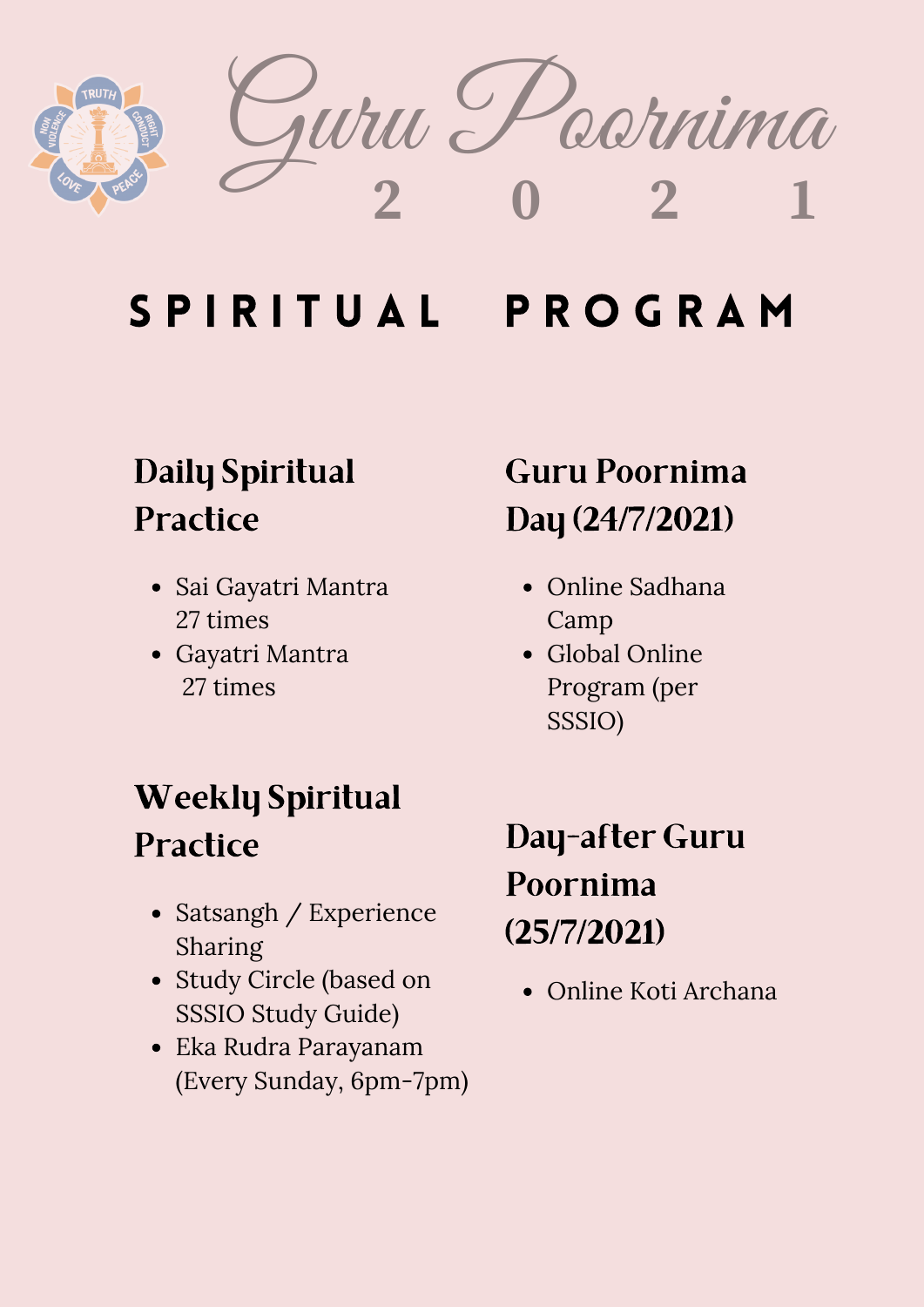

## E D U C A T I O N P R O G R A M

- SSE/SSEHV Likitha Japam 21 days sadhana
- Walking in His Footsteps

#### - Programs assigned for each Group using the following Quotation

- Love as thought is Truth Group 3 (Recite Bhajagovindam/Bhagavad Sloka Verse and its significance in their life - Recorded Video Presentation)
- Love as action is Righteous Conduct Group 4 (Drama - 1 script divided with centres - Videos compiled and submitted)
- Love as feeling is Peace Group 1 (Artwork Presentation - Recorded Video Submission)
- Love as understanding is Non-violence Group 2 (Song Performance - Recorded Video Submission)

### 1008x Chants (Laksharchana) on Guru Poornima Day

• State Level (Concept Document to be shared)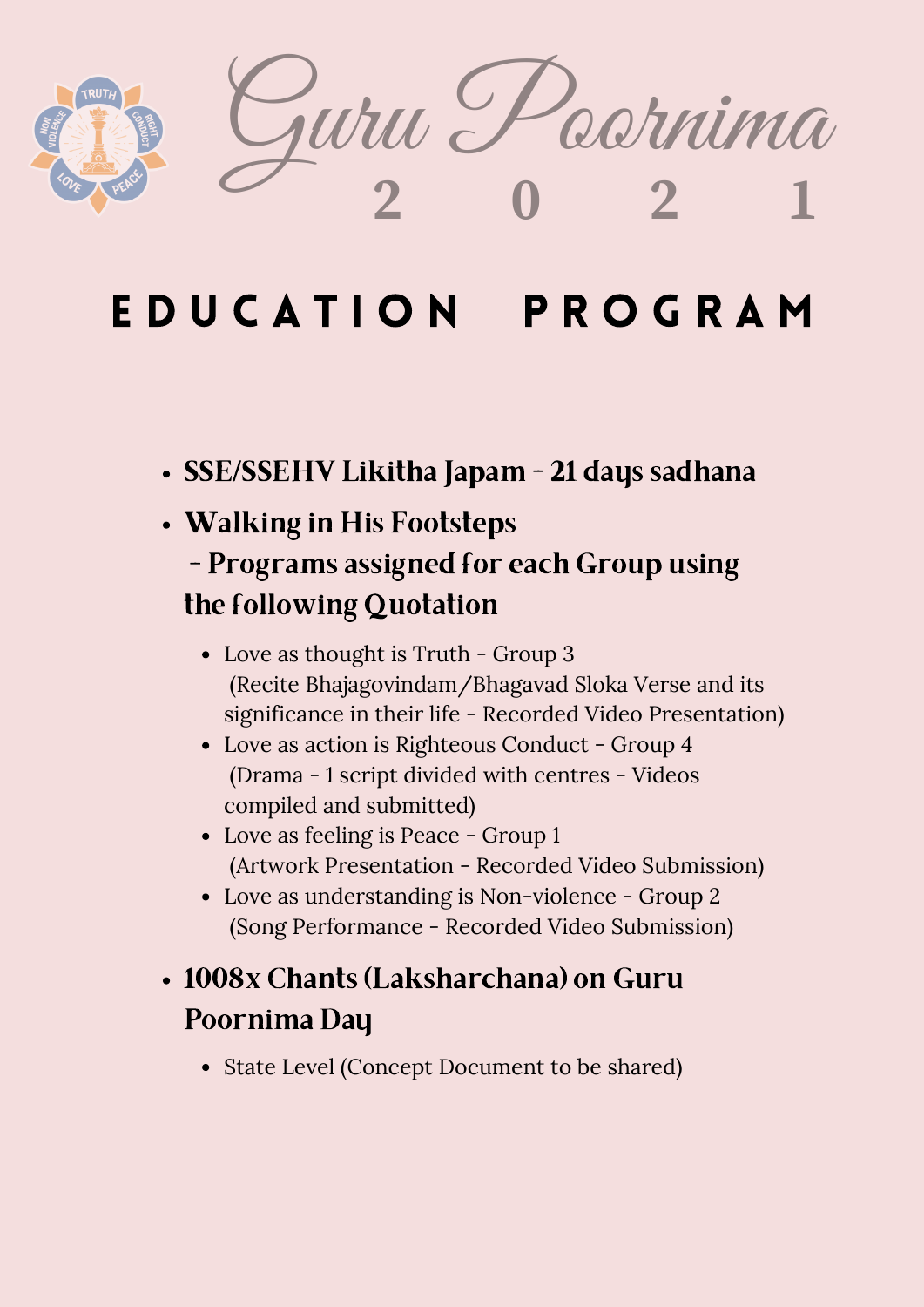

### SERVICE PROGRAM (1)

#### Dry Provisions Seva (Continuation of Sairam Covid 19)

Sairam Covid 19 was initiated by SSIOM to assist centres in supplying dry provisions for the poor and needy families within their Narayana Seva or Global Community areas. Initiated in April 2020 with a seeding fund from SSIOM of RM45,000, generous Sai members contributed more than RM100,000.

We have utilised almost all the fund as of June 2021. As such we would like to invite the generosity of our members to once again support the families in need.

| Duration: | 1st July - 31st October 2021          |
|-----------|---------------------------------------|
| Goal:     | 1000 families at RM150 cap per family |
| Funding:  | RM30,000 from SSIOM; Members can      |
|           | donate via SSIOM Tax Exempt Account   |
|           | (LHDN permits a max of 10% of         |
|           | aggregate income for tax deduction)   |

#### **8003312883 CIMB BANK BERHAD SATHYA SAI INTERNATIONAL ORGANISATION OF MALAYSIA - TAX EXEMPT**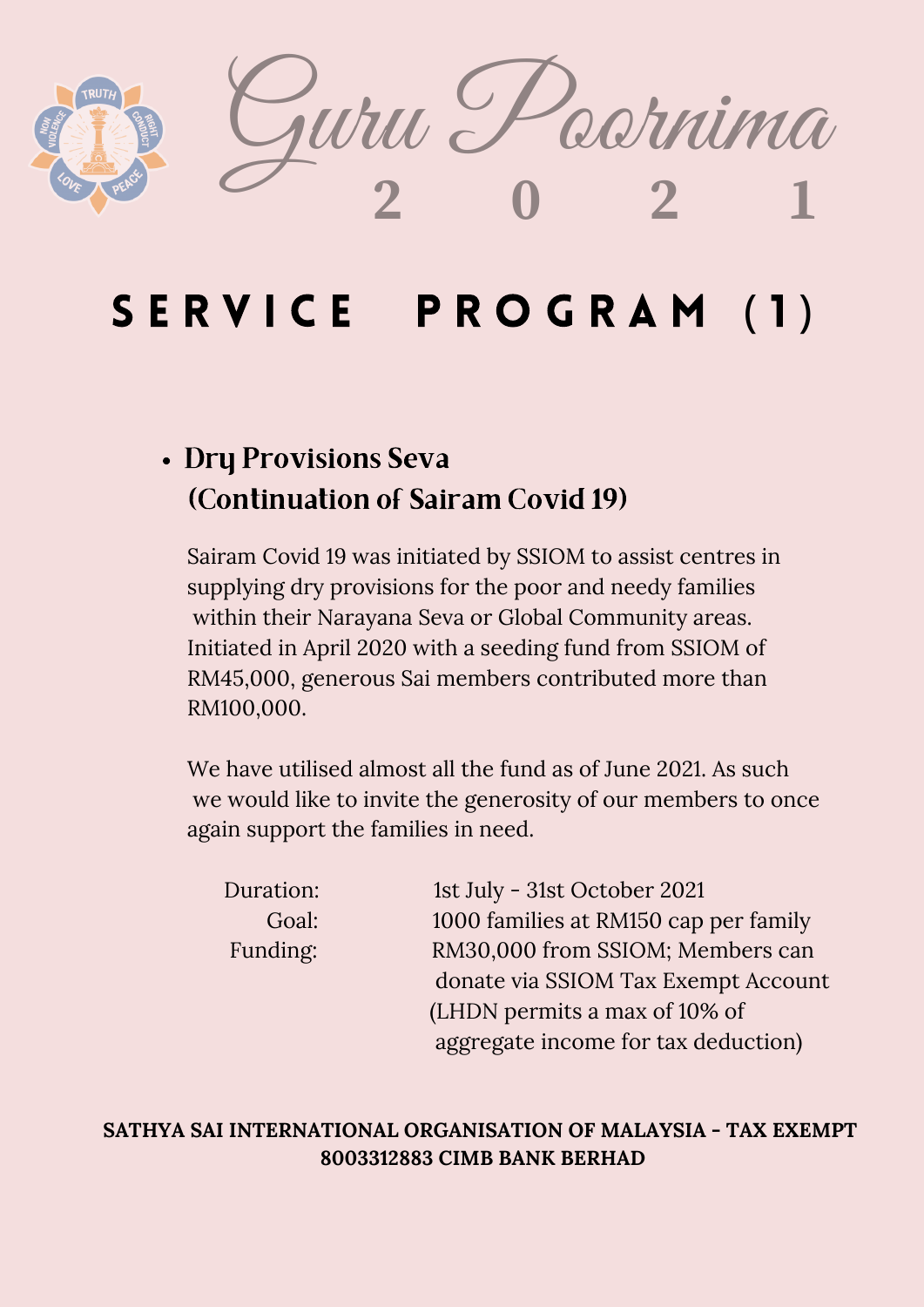

## SERVICE PROGRAM (2)

#### Feeding Seva

It is Hindu and Buddhist tradition/practise to serve with good food (annathanam). There are many around us who are deprived with a decent meal due to the current challenging time. We suggest serving cooked veg meals or fruits.

| Duration:     | 1st July - 31st July 2021           |
|---------------|-------------------------------------|
| Target Group: | Poor & Needy within your reach      |
|               | (elderly neighbour, security guard, |
|               | contract workers, etc); stray       |
|               | animals/birds.                      |
| Resources:    | From own home – when you cook       |
|               | just add a reasonable quantity (can |
|               | be for one person upto the          |
|               | capacity you could afford); when    |
|               | you buy grocery include your        |
|               | charity wish list.                  |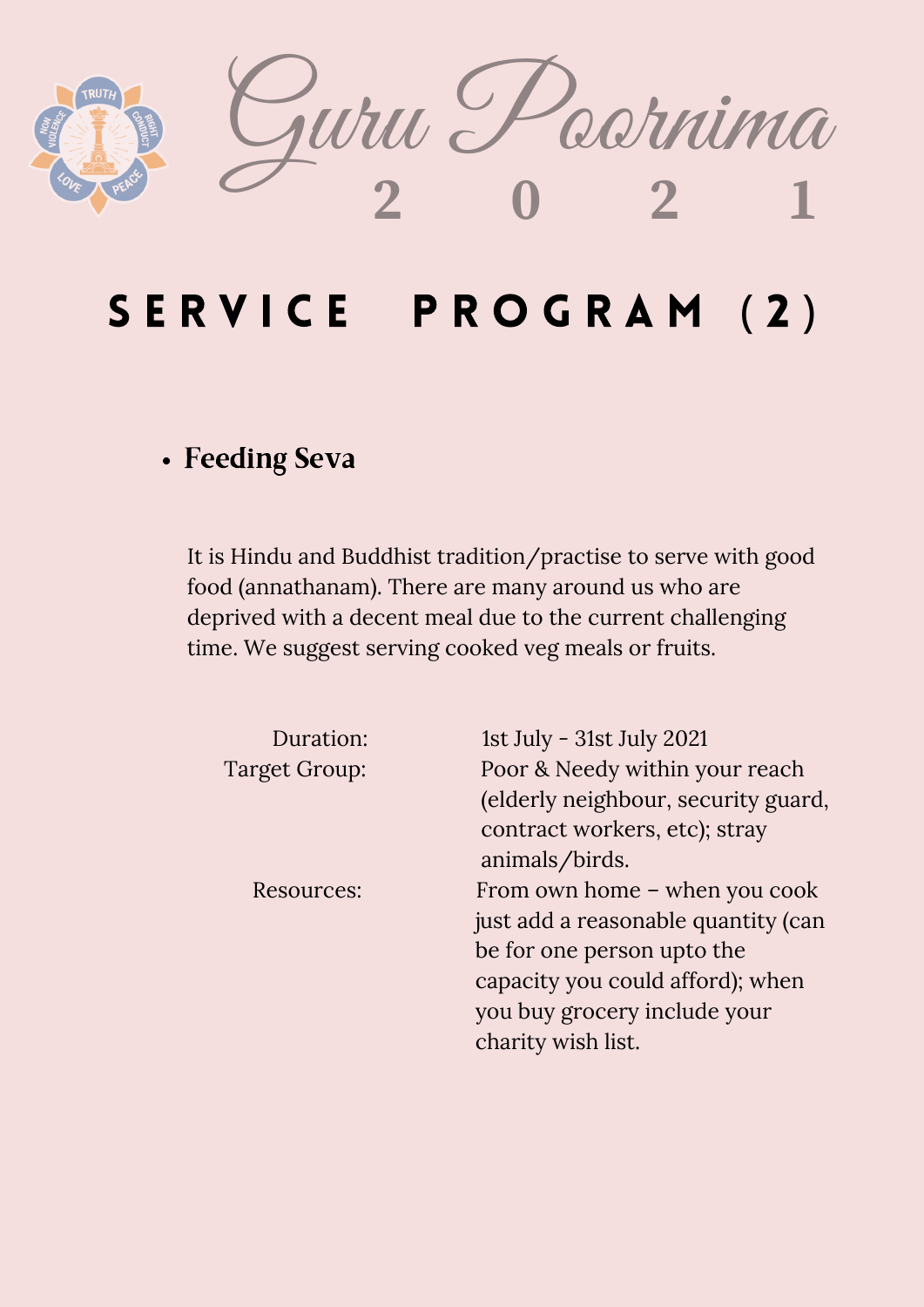

## SERVICE PROGRAM (3)

#### Desktop / Laptop Project

Identification of students to be done by centre. The device belongs to Centre and can be given out to the student on loan, lease or out right give away (this is to ensure that the device is being useful and accounted for).

Centres can apply for SSIOM Service Grant for Learning Aid at the ratio of every RM1 the centre raised council will support with RM2. This Grant is one off with a limit of RM3000 per application.

Centres are encouraged to look for refurbished or used device so that more students can be supported. Look for vendors with after sales support.

| Duration:            | 1st July - 31st October 2021  |
|----------------------|-------------------------------|
| Objective:           | Ensure exam year and college  |
|                      | students are supported with   |
|                      | online learning facility      |
| Target:              | 100 units                     |
| <b>Tech Support:</b> | <b>Bro Veera</b>              |
|                      | (WhatsApp 016-221 0379) on    |
|                      | specification/suitability and |
|                      | potential vendors             |